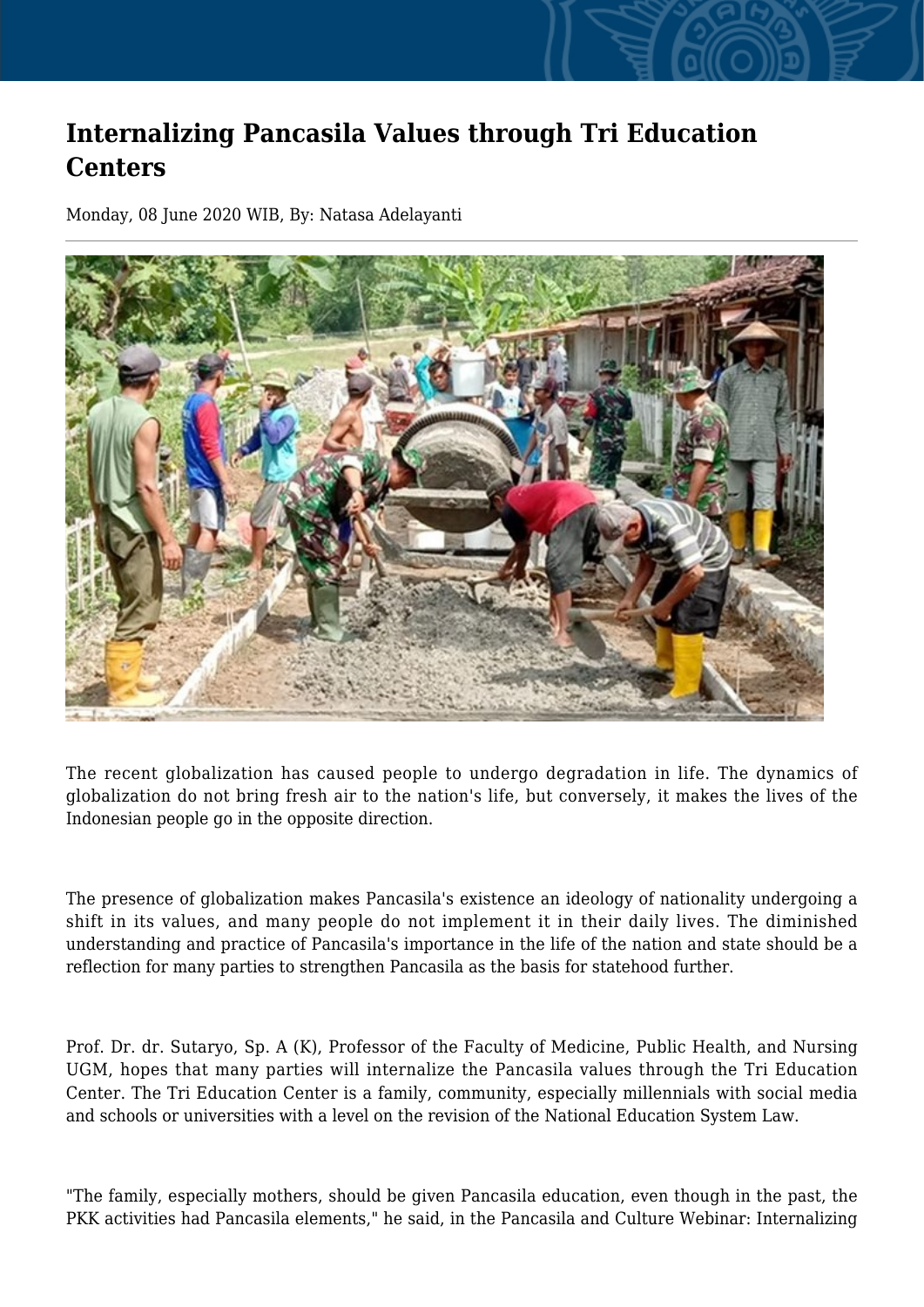

Pancasila Value organized by the UGM Professor Council on Friday (5/6).

At the community level, especially concerning millennial generation, said Sutaryo, grounding the Pancasila that must receive attention is a matter of social media (Social Media). According to him, the state must control the use of social media.

While the third Tri-Center is related to the school or college area, Pancasila must be mobilized in this area because education is a state asset in the future. Although education itself has not been as expected since the advent of globalization and leads to market interests.

"This is what the Dutch era used to be in medical education, engineers for the Dutch market. Ki Hadjar Dewantara said, why are we on national education because the reform of the educational revolution must and only for the state and nation not for market share?" he said.

Prof. Djamaluddin Ancok, Ph.D., added that the effort to build nationalism based on the nation's culture fosters understanding and awareness of factors that interfere with the growth of nationalism. Through education in the household, the community and schools hopefully cultivate a spirit of pride in the nation while respecting other countries.

According to him, global factors are the cause of the weakening of nationalism. At the same time, Indonesia is a country where the community has a collective nature, namely togetherness and cooperation rather than individualistic societies that are characteristic of western nations. Moreover, globalization's concept of individualism has far away displaced the cooperative nature of society.

"Globalization with free-market jargon has been adopted by the Indonesian state without thinking about the cultural context. Globalization is the efforts of capitalist countries to make third world countries their market for products and to make the wealth of third world countries as a source of production materials, minerals, and inexpensive labor," he added.

Author: Agung Nugroho Photo: Radarkudus, Jawa Pos Translator: Natasa A

## **Related News**

<sup>•</sup> [Pancasila Became the Benchmark for the Quality of Legislation Product](http://ugm.ac.id/www.ugm.ac.id//en/news/19528-internalizing-pancasila-values-through-tri-education-centers)